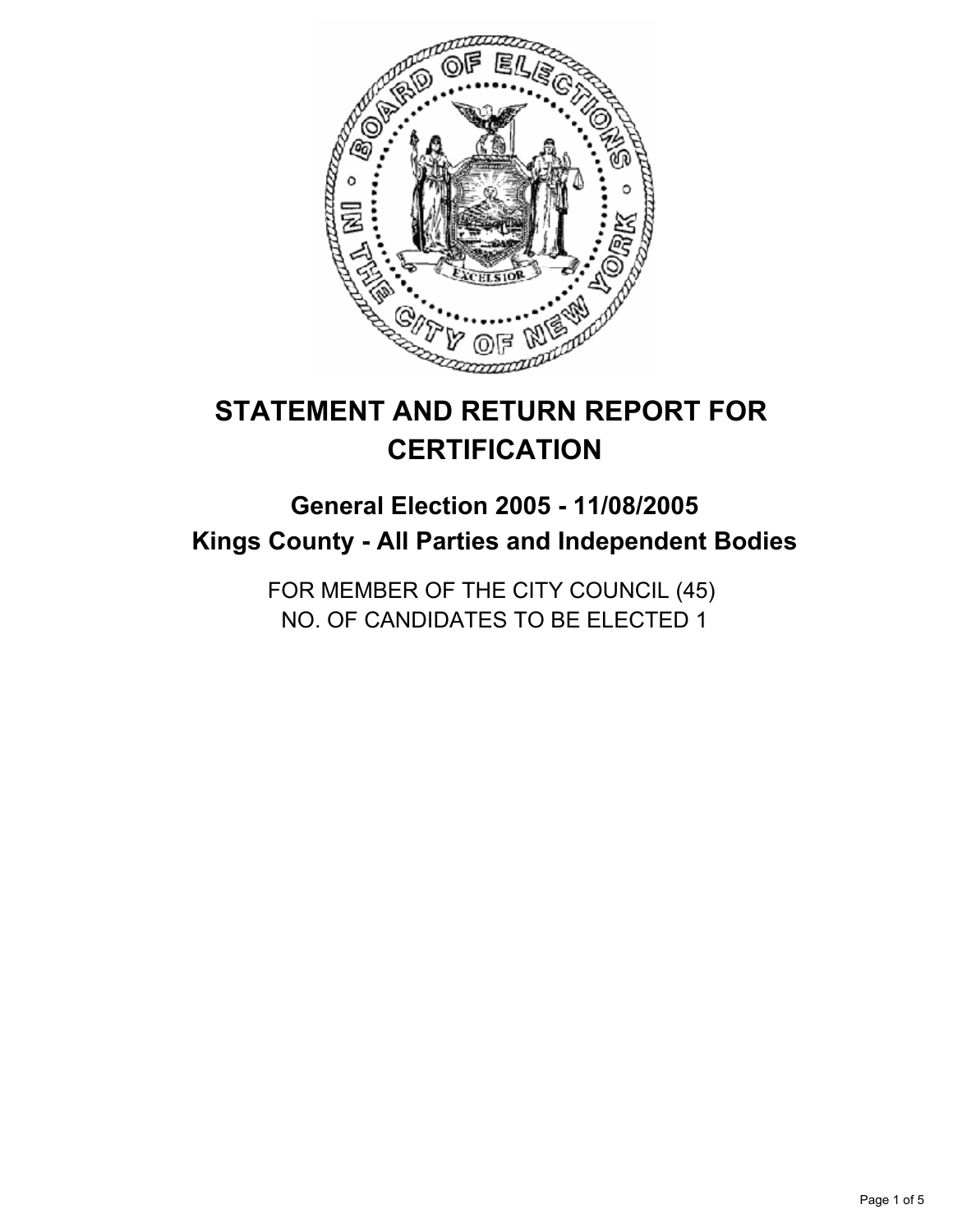

## **ASSEMBLY DISTRICT 41**

| PUBLIC COUNTER                      | 6,847 |
|-------------------------------------|-------|
| <b>EMERGENCY</b>                    | 134   |
| ABSENTEE/MILITARY                   | 74    |
| AFFIDAVIT                           | 60    |
| <b>TOTAL BALLOTS</b>                | 7,115 |
| SALVATORE GRUPICO (REPUBLICAN)      | 616   |
| KENDALL STEWART (DEMOCRATIC)        | 4,037 |
| SALVATORE GRUPICO (INDEPENDENCE)    | 44    |
| SALVATORE GRUPICO (CONSERVATIVE)    | 83    |
| ERLENE KING (RENT IS TOO DAMN HIGH) | 290   |
| <b>TOTAL VOTES</b>                  | 5,070 |
| <b>UNRECORDED</b>                   | 2.045 |

#### **ASSEMBLY DISTRICT 42**

| <b>PUBLIC COUNTER</b>               | 5,238 |
|-------------------------------------|-------|
| <b>EMERGENCY</b>                    | 16    |
| ABSENTEE/MILITARY                   | 52    |
| AFFIDAVIT                           | 53    |
| <b>TOTAL BALLOTS</b>                | 5,359 |
| SALVATORE GRUPICO (REPUBLICAN)      | 369   |
| KENDALL STEWART (DEMOCRATIC)        | 2,919 |
| SALVATORE GRUPICO (INDEPENDENCE)    | 47    |
| SALVATORE GRUPICO (CONSERVATIVE)    | 53    |
| ERLENE KING (RENT IS TOO DAMN HIGH) | 375   |
| <b>TOTAL VOTES</b>                  | 3,763 |
| <b>UNRECORDED</b>                   | 1,596 |

## **ASSEMBLY DISTRICT 43**

| PUBLIC COUNTER                      | 99  |
|-------------------------------------|-----|
| <b>EMERGENCY</b>                    |     |
| ABSENTEE/MILITARY                   |     |
| AFFIDAVIT                           | 2   |
| <b>TOTAL BALLOTS</b>                | 103 |
| SALVATORE GRUPICO (REPUBLICAN)      | 5   |
| KENDALL STEWART (DEMOCRATIC)        | 74  |
| SALVATORE GRUPICO (INDEPENDENCE)    |     |
| SALVATORE GRUPICO (CONSERVATIVE)    |     |
| ERLENE KING (RENT IS TOO DAMN HIGH) | 2   |
| <b>TOTAL VOTES</b>                  | 83  |
| UNRECORDED                          | 20  |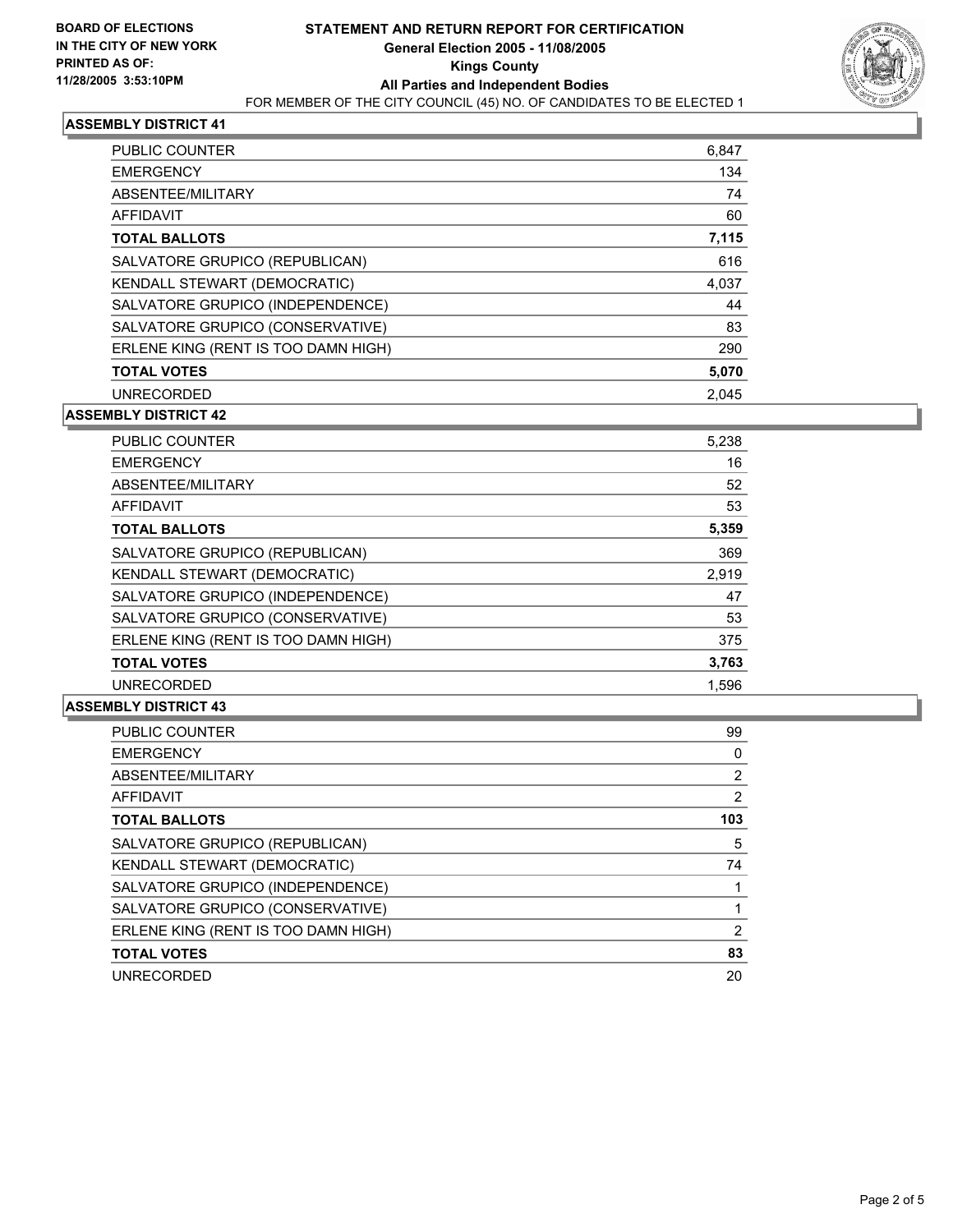

## **ASSEMBLY DISTRICT 44**

| <b>PUBLIC COUNTER</b>               | 706 |
|-------------------------------------|-----|
| <b>EMERGENCY</b>                    |     |
| ABSENTEE/MILITARY                   | 16  |
| AFFIDAVIT                           | 5   |
| <b>TOTAL BALLOTS</b>                | 727 |
| SALVATORE GRUPICO (REPUBLICAN)      | 121 |
| KENDALL STEWART (DEMOCRATIC)        | 241 |
| SALVATORE GRUPICO (INDEPENDENCE)    | 6   |
| SALVATORE GRUPICO (CONSERVATIVE)    | 18  |
| ERLENE KING (RENT IS TOO DAMN HIGH) | 24  |
| <b>TOTAL VOTES</b>                  | 410 |
| <b>UNRECORDED</b>                   | 317 |

#### **ASSEMBLY DISTRICT 48**

| PUBLIC COUNTER                      | 10 |
|-------------------------------------|----|
| EMERGENCY                           |    |
| ABSENTEE/MILITARY                   |    |
| AFFIDAVIT                           |    |
| TOTAL BALLOTS                       | 10 |
| SALVATORE GRUPICO (REPUBLICAN)      |    |
| KENDALL STEWART (DEMOCRATIC)        |    |
| SALVATORE GRUPICO (INDEPENDENCE)    |    |
| SALVATORE GRUPICO (CONSERVATIVE)    |    |
| ERLENE KING (RENT IS TOO DAMN HIGH) |    |
| TOTAL VOTES                         | 10 |
|                                     |    |

## **ASSEMBLY DISTRICT 58**

| <b>PUBLIC COUNTER</b>               | 8,015 |
|-------------------------------------|-------|
| <b>EMERGENCY</b>                    | 35    |
| ABSENTEE/MILITARY                   | 71    |
| <b>AFFIDAVIT</b>                    | 91    |
| <b>TOTAL BALLOTS</b>                | 8,212 |
| SALVATORE GRUPICO (REPUBLICAN)      | 433   |
| KENDALL STEWART (DEMOCRATIC)        | 5,198 |
| SALVATORE GRUPICO (INDEPENDENCE)    | 70    |
| SALVATORE GRUPICO (CONSERVATIVE)    | 54    |
| ERLENE KING (RENT IS TOO DAMN HIGH) | 399   |
| <b>TOTAL VOTES</b>                  | 6,154 |
| <b>UNRECORDED</b>                   | 2.058 |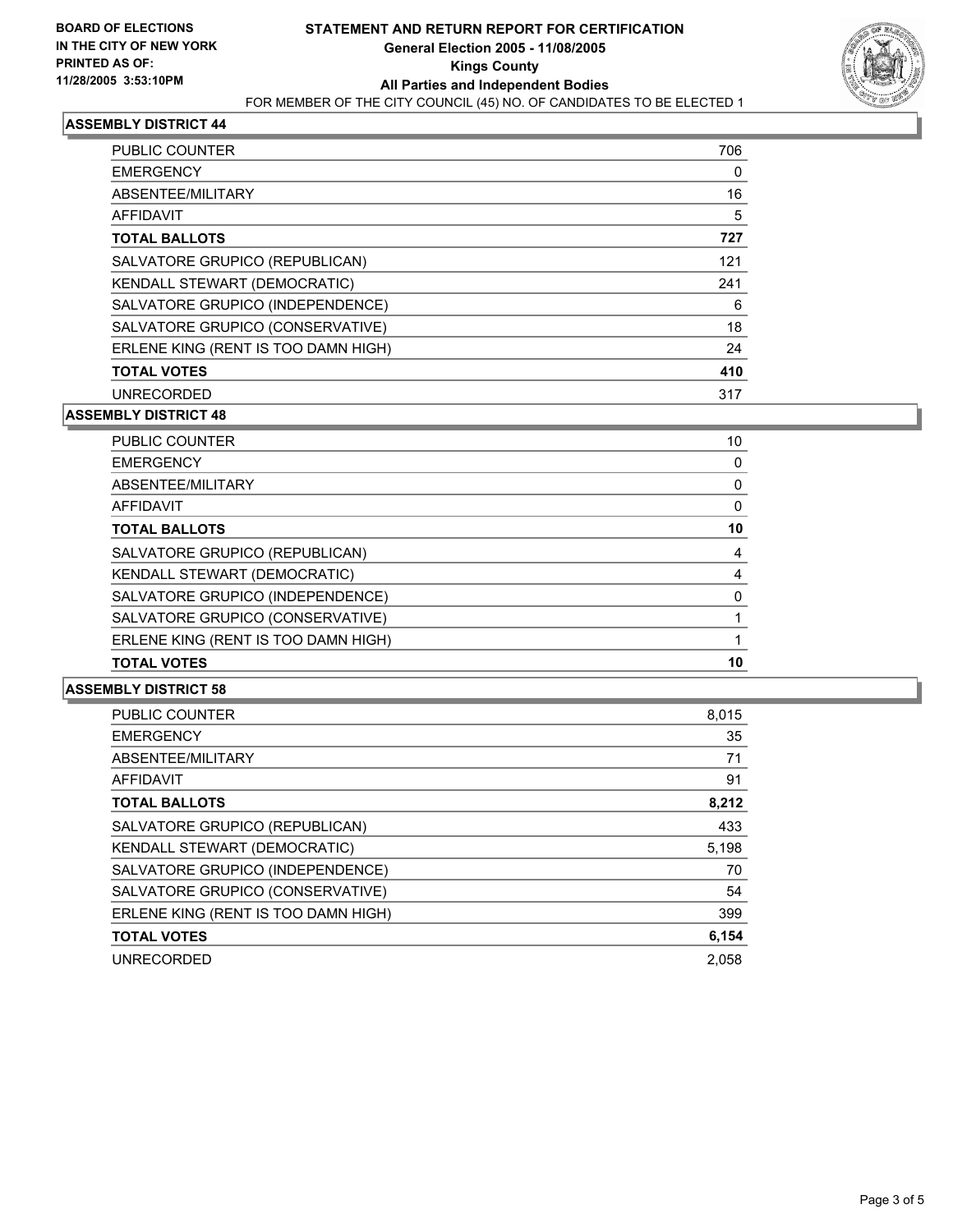

#### **ASSEMBLY DISTRICT 59**

| <b>PUBLIC COUNTER</b>               | 247 |
|-------------------------------------|-----|
| <b>EMERGENCY</b>                    | 6   |
| ABSENTEE/MILITARY                   | 6   |
| <b>AFFIDAVIT</b>                    | 2   |
| <b>TOTAL BALLOTS</b>                | 261 |
| SALVATORE GRUPICO (REPUBLICAN)      | 45  |
| KENDALL STEWART (DEMOCRATIC)        | 131 |
| SALVATORE GRUPICO (INDEPENDENCE)    |     |
| SALVATORE GRUPICO (CONSERVATIVE)    |     |
| ERLENE KING (RENT IS TOO DAMN HIGH) | 9   |
| <b>TOTAL VOTES</b>                  | 186 |
| <b>UNRECORDED</b>                   | 75  |